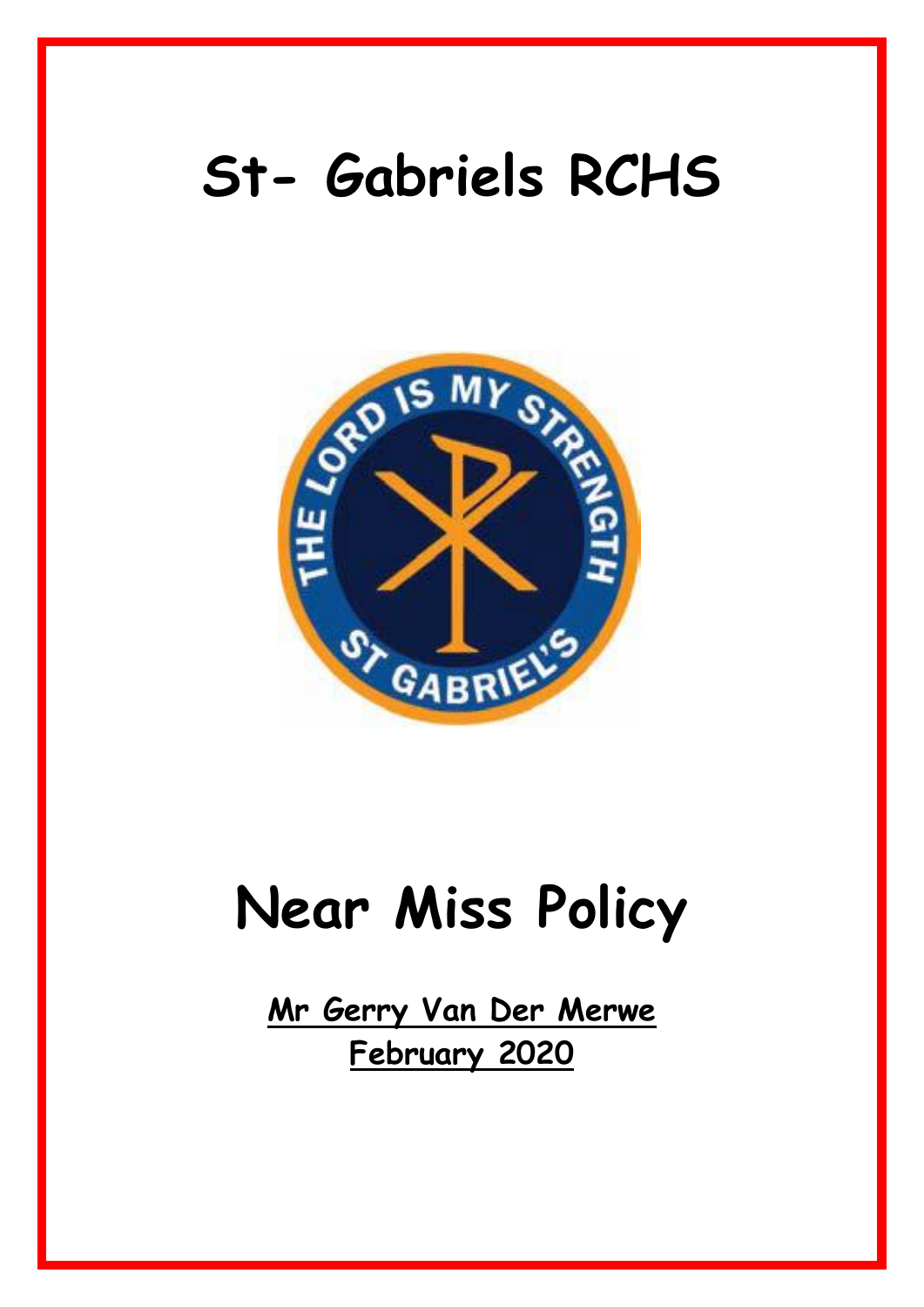## **Definition**

A **near miss** is an unplanned event that does not result in injury, illness, or damage – but had the potential to do so.

**If there is a good reporting system in place, the hazard could be dealt with before someone is injured**.

### **Why Report Near Misses?**

- Near misses are a **warning** that something is not working and enables us to learn lessons before a serious incident occurs, maybe involving you or a working colleague.
- It helps management to find **trends** and **faults** within the system and introduce effective control measures.
- Near miss reports give us the opportunity to work at the bottom of the triangle (see diagram Below), which is always better as it does not involve injuries and gives us **more information** to identify trends than those identified from accidents.
- By reporting near misses and **learning** from them, everyone at St-Gabriels RCHS will benefit from working in a **safer environment.**

**Learning from near misses reduces the base and thus reduces the chance of reaching the serious accidents at the top of the triangle**



**Major / Disabling Lost Time Minor injury Unsafe act / condition**

#### **How can a near miss be reported?**

- Tell the **Caretaker / Facilities Manager/ School Office Manager /Line Manager immediately,** this is the best way of reporting near misses as it allows an unsafe way of working to be quickly stopped and put right and allows a proper investigation into the root causes to be carried out**.**
- Fill '**Near Miss Report Card'**. Normally the cards can be found in the school office
- This card can be filled in anonymously giving details of any near misses to be reported or any hazards that the Site Management need to be aware of. The card can be left with the staff in the school office.

#### **What Happens when I report a near miss?**

When your near miss is reported it should be **investigated** on site or in the office to ascertain the root cause *(What is the problem? Why did it happen? What will be done to prevent it?)* and to ensure that adequate **control measures** are in place on site or in the office to prevent a reoccurrence. More serious near misses (for example RIDDOR reportable dangerous occurrences) should be notified immediately to the Health & Safety Officer supporting your working area to enable a more rigorous investigation to take place.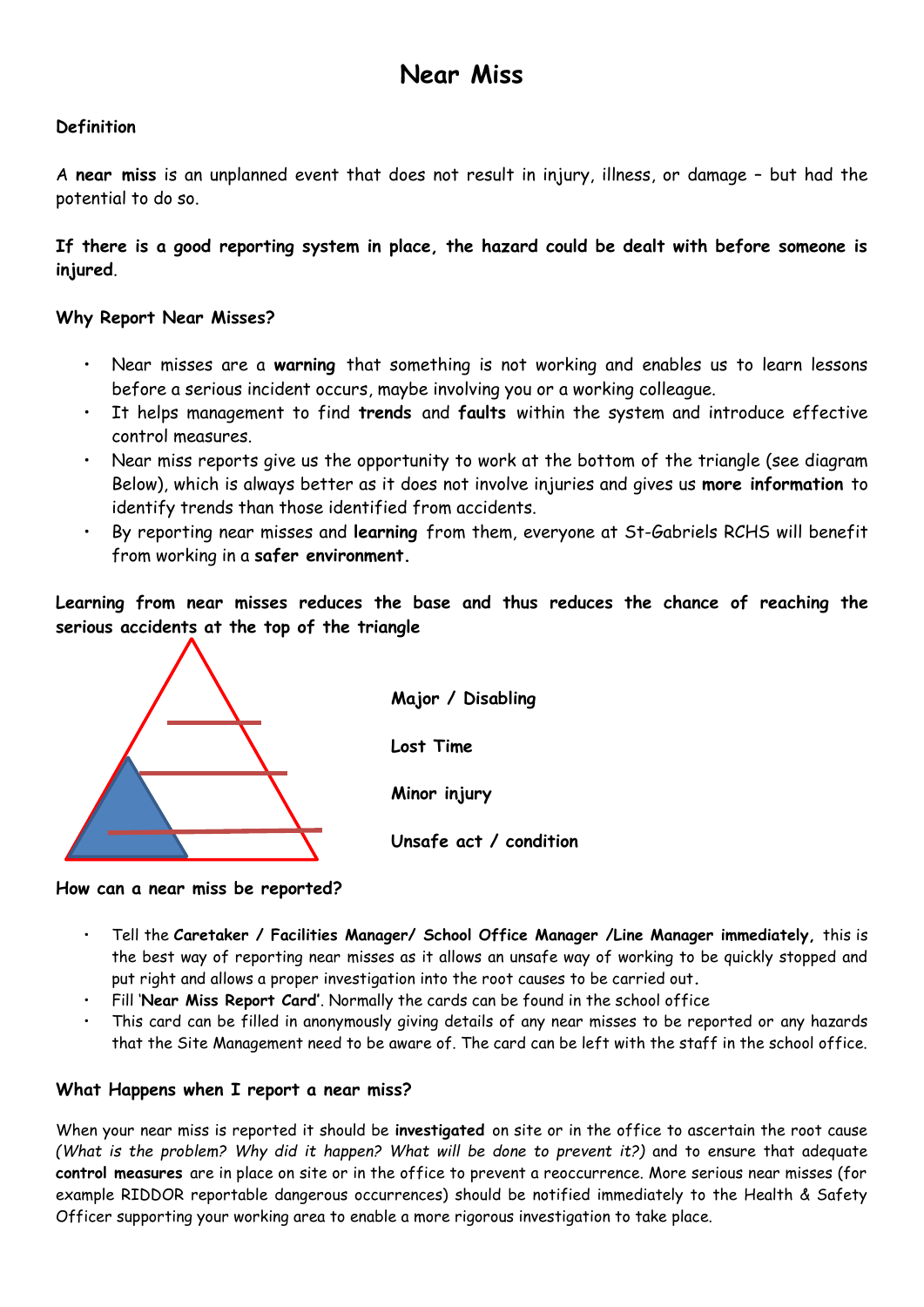The Health and Safety Officer will at the end of the month report the number and type of near misses that have been reported on site or in the office. This information is collated and a report produced for the **review**  by the SLT.

Therefore by reporting near misses St-Gabriels RCHS will be able to reduce accidents by

- 1. Putting **control measures** in place to ensure that individual near misses are not repeated.
- 2. By interpreting **trends** coming from our near miss reports we can look at St-Gabriels RCHS performances on issues and put in place control measures or introduce initiatives and campaigns to raise awareness and therefore reduce the likelihood of future trends.

Your near miss is an important learning opportunity not only for you individually but for our school. Remember no action will be taken against you for reporting near misses, in fact we will actively encourage near miss reporting.

You will also start to see feedback on trends reported back at staff meetings. We will also give individual feedback on the progress or outcome. This is obviously dependant on whether the report was given anonymously or not

#### **Conclusion**

St-Gabriels RCHS is totally committed to providing an accident & incident free working environment; however we require your help to achieve this by reporting all near misses.

#### **Remember if you don't report it, we cannot learn from it!**

Reviewed June 2020

Signed : Ratified by IEB Sept 2020'.

| Near Miss Reporting Card                                                                                              |  |  |
|-----------------------------------------------------------------------------------------------------------------------|--|--|
| Please complete the details and actions taken to prevent and select the appropriate category on the back of this card |  |  |
|                                                                                                                       |  |  |
|                                                                                                                       |  |  |
| Brief Description of Near Miss                                                                                        |  |  |
|                                                                                                                       |  |  |
|                                                                                                                       |  |  |
|                                                                                                                       |  |  |
| Action taken to prevent re-occurrence:                                                                                |  |  |
|                                                                                                                       |  |  |
|                                                                                                                       |  |  |
| Tick if reported by Staff $\Box$ Contractor $\Box$<br>Thank you for making a difference                               |  |  |